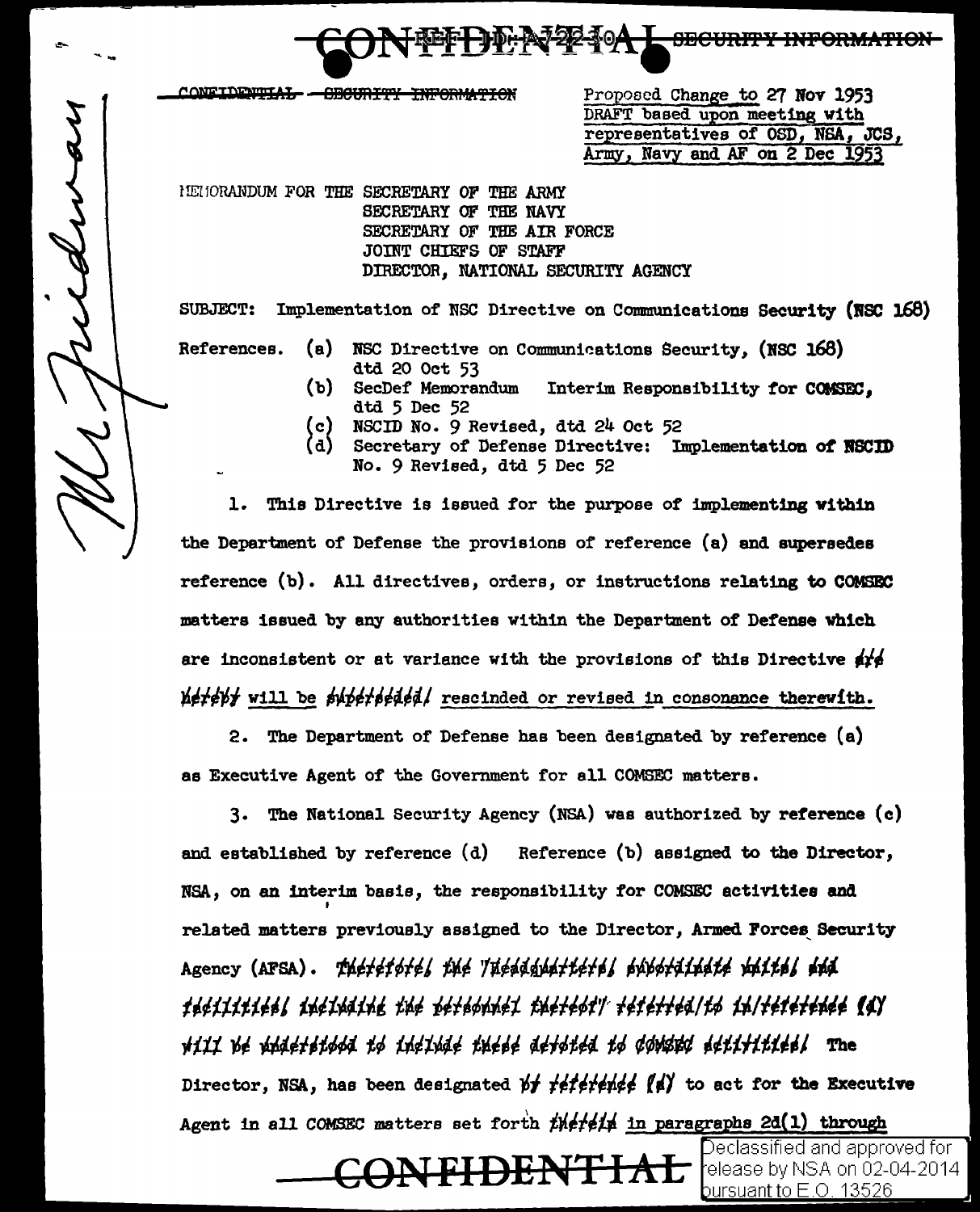<del>iy informa</del> **SECTION** 

#### **CONFIDENTIAL** SECURITY INFORMATION

 $2d(13)$  of reference (a) and any others which may be specified by the ''Special Committee of the National Security Council for COMSEC Mattera" or the "United States Communications Security Board". Pursuant to that *iif¢¢tt1¢J -ti* ¢¢tlfl;t.¢ '¢ti1itt¢~ ~t t~¢ ;¢p-ff;lt,~t ~t ;,;¢~'¢ ,,, ~'f-~1 pinded whder the operational and technical control of the pirector! **Nad!** '~i¢¢t *tr/>* tj¢ -/.:lrtli~i-i¢ ~if¢¢ti~~ ~t f;li.¢ J~l:J.i ~~t¢f- ~f *¢t-fti* ~ -1./J *i¢¢'1P.il-t* ¢~ ~ttif' t~¢ ~tt¢¢"/.r/>f *J* ~' -~~tt ~¢i '' i~¢ ~g~~t *f,1* l:J.~ jøint ¢ui¢tø øt *\$tatt*/ With respect to the military departments, the Director, NSA, will perform his COMSEC functions under the immediate direction of the Joint Chiefs of Staff, and in technical matters coming within these functions, he sha11 act as the agent or the Joint Chiefs *ot*  Staff.

4 In fulfilling his  $d\beta/d\beta$  COMSEC responsibilities  $\gamma/d\beta/d\beta/d\beta$  $M111647$   $B414911694461$ , the Director, NSA, will be  $g_41464$  bound by the provisions of reference  $(a)$ , and in the fields of cryptosecurity, transmission security, physical security, and cover and deception, it shall be his responsibility of the seent tot the joint chiefs of staff!

a To obtain from the military departments such information as he may require in performing his functions, as authorized in this directive or any other directive subsequently issued

 $b.$   $\neq$  To prescribe, or review and approve, the cryptoprinciples incorporated or to be incorporated in any telecommunications equipments and systems and in any COMSFC equipments and systems

 $c_{\mathcal{L}}$   $\frac{1}{\sqrt{2}}$  To piescille or review and approve, cryptosecurity rules, regulations, and instructions applicable to the operation and use of any

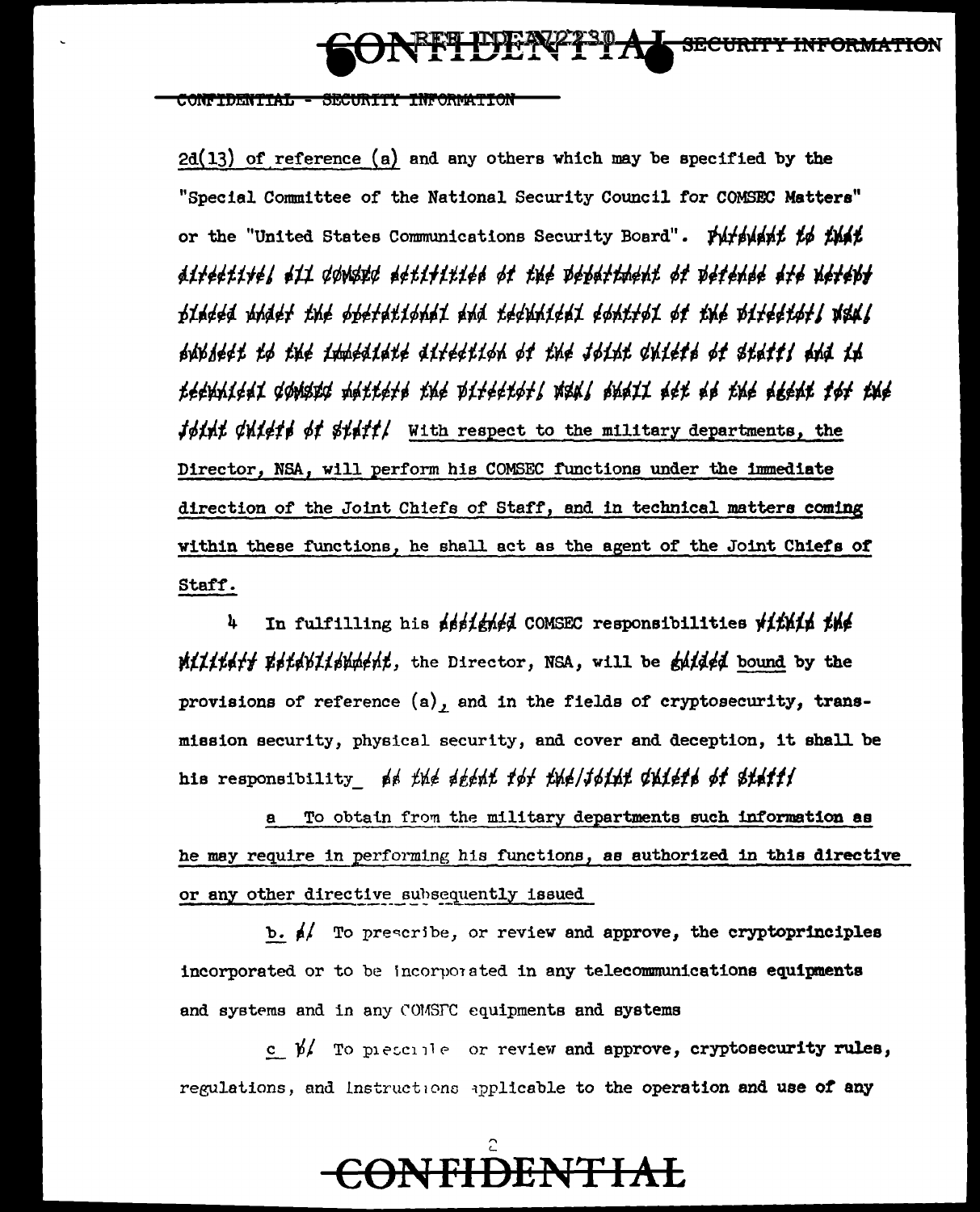crypto-equipments and systems and of any COMSEC equipments and systems.

EF DIE AFRIKAL SECURITY INFORMATION

 $d \neq$  To perform technical analysis of military telecommunications for the purpose of determining the degree of COMSEC being provided by the cryptoprinciples, materials and procedures used,  $\frac{df}{dt}\neq \frac{df}{dt}$  $\#111\#4\#$   $\#14\#14\#14\#4\#1$  as well as the effect on COMSEC of the communications procedures and practices being utilized., making arrangements as appropriate to obtain the material required for such analysis

e.  $\frac{d}{ }$  To review and evaluate communications procedures developed within the  $n$ ilitity estivilewhent Department of Defense to determine whether such procedures will provide and maintain transmission security; and, in conjunction with the military departments, develop and establish such revisions and additional rules and procedures as may be required. *114. U* ¢'#Y,it'1' ft/.¢' -# -Pf~¢¢,#¢'1 -- t~riJif¢,J/y"'trN. *YI.ii* "11.~Uf~ peeeptebie<sup>t</sup> stepeeres thereof/ The Director, NSA, may perform technical analyses of military telecommunications and shall make the necessary arrangements to obtain the material required for analysis

 $f \neq 0$  To prescribe minimum standards for the physical security of cryptomaterial

 $g$   $f/$  To assist in the preparation of  $\frac{f}{f}$  or to review the communications portions of all non-tact1cal cover and deception plane. To formulate and promulgate the basic policies used in such portions.

h g/ To reveive  $\frac{df}{dt}$  from the military departments  $\frac{df}{dt}$  $\frac{d}{d}$  their requirements for COMSEC research and development, and provide for review, coordination and approval of all t/.~.,.·~1'irJ,ttr/>~~  $\frac{d}{dx}$  COMSEC research and development programs In so doing, he will

3

### **CONFIDENTIAL**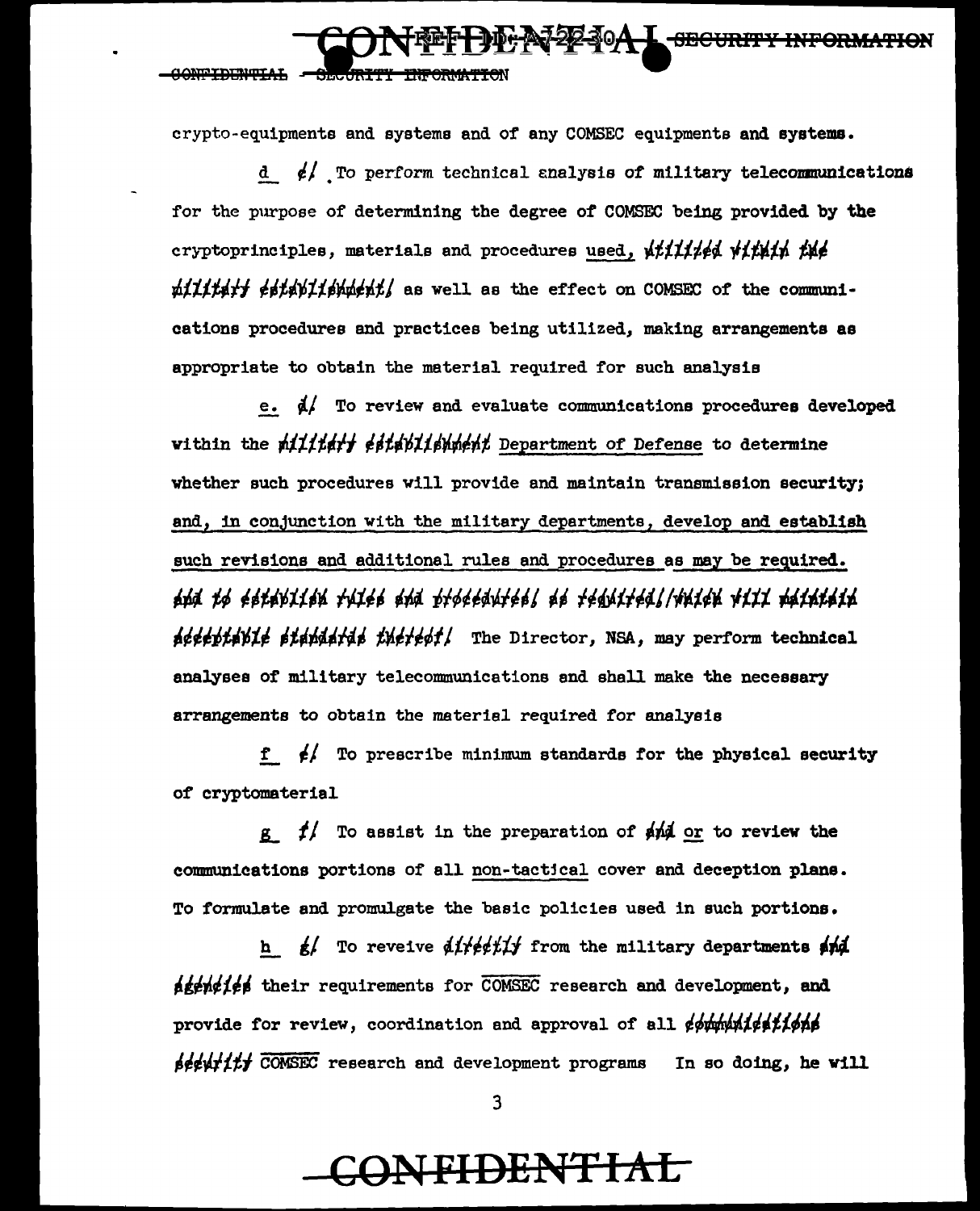

#### CONFIDENTIAL - SECONDY INFORMAT

ascertain the extent of joint or common interest in the requirements and the means by which requirements may best be satisfied. For the purpose of obtaining on a continuing basis, technical information pertaining to COMSEC requirements, he is authorized  $d/t \neq t'$  access, through appropriate channels to the original elements generating the requirements.

1. A/ To formulate an integrated program for ephmunitentions peeutity COMSEC research and development to meet the requirements of the military departments the tet the in order to ensure the continuing security of their telecommunications

 $j.$   $\sharp/$  In consonance with the policies of the Department of Defense, to execute an integrated research and development program adequate to achieve a satisfactory state of COMSEC estudinizentians security. In so doing, he shall conduct the necessary research and development, ephttel delegate the assignment of COMSEC ephmunications seeinfitt research and development projects to the military departments and ageneites, and supervise the implementation thereof.

k.  $\frac{1}{2}$  To inform any military department of  $\frac{1}{2}$   $\frac{1}{2}$  which has expressed interest in ephphilestiphs seenfitty CONSEC research and development projects of the progress being made.

1.  $\sharp$ / To receive directly from the military departments  $\sharp$ p/ stricks their requirements (other then research and development) for COMSEC equipments and materials, and provide for review, coordination, and approval of all COMSEC production and procurement programs.

 $m.$   $1/$  To formulate an integrated program for the production and procurement of COMSEC equipments and materials.

**ONFIDENTIAL** 

4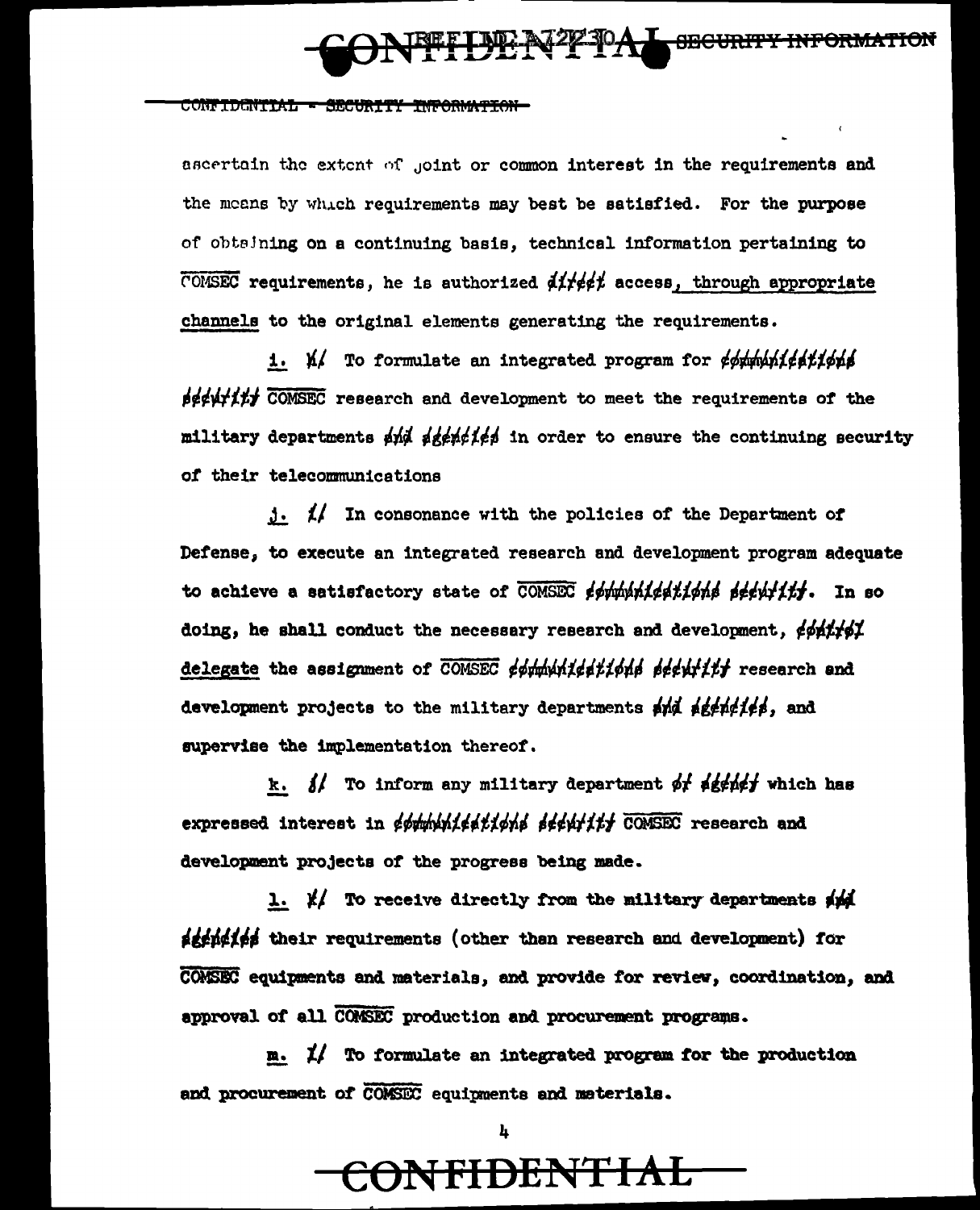# $64$  L security information

J

-CONFIDENTIAL - SECURITY INFORMATION

 $\mathbf{M}'$  To produce cryptomaterial necessary to meet the legitimate  $\mathbf{n}$ requirements of the military departments and agencies and to ensure that there is adequate capacity to meet these requirements In so doing, the Director. NSA, may authorite of direct delegate authority to the military departments and agentified to engage in the production of cryptomaterial. Such production will be conducted in accordance with technical cryptologic criteria prescribed by the Director, NSA, and he will be kept informed of the production accomplished

 $\circ$  h/ to effect necessary compatibility and standardization of dowstd equipments and materials! In meeting operational requirements, to ensure the necessary compatibility and, inegities of precisivity within common requirements, the standardization of crypto-equipments and material in order to promote a maximum of efficiency and economy in their procurement, operation, and maintenance

 $p$   $\phi$ / To furnish services and materials for the COMSEC program of the military departments  $\phi \phi \phi'$   $\phi'$   $\phi'$  and  $\phi'$  and  $\phi'$  are eable fiscal arrangements

 $q \not\!p'$  To provide technical guidance and support for COMSEC training conducted by the military departments and accordict.

r of To arrange with the authorized representatives of a military department for required liaison with subordinate elements of that department.

 $\frac{f}{f}$  To refer violations of COMSEC instructions to the  $\frac{f}{f}$ of the military department concerned for such action as may be deemed necessary, and if appropriate corrective action is not taken, refer the

**NFIDENTIAL**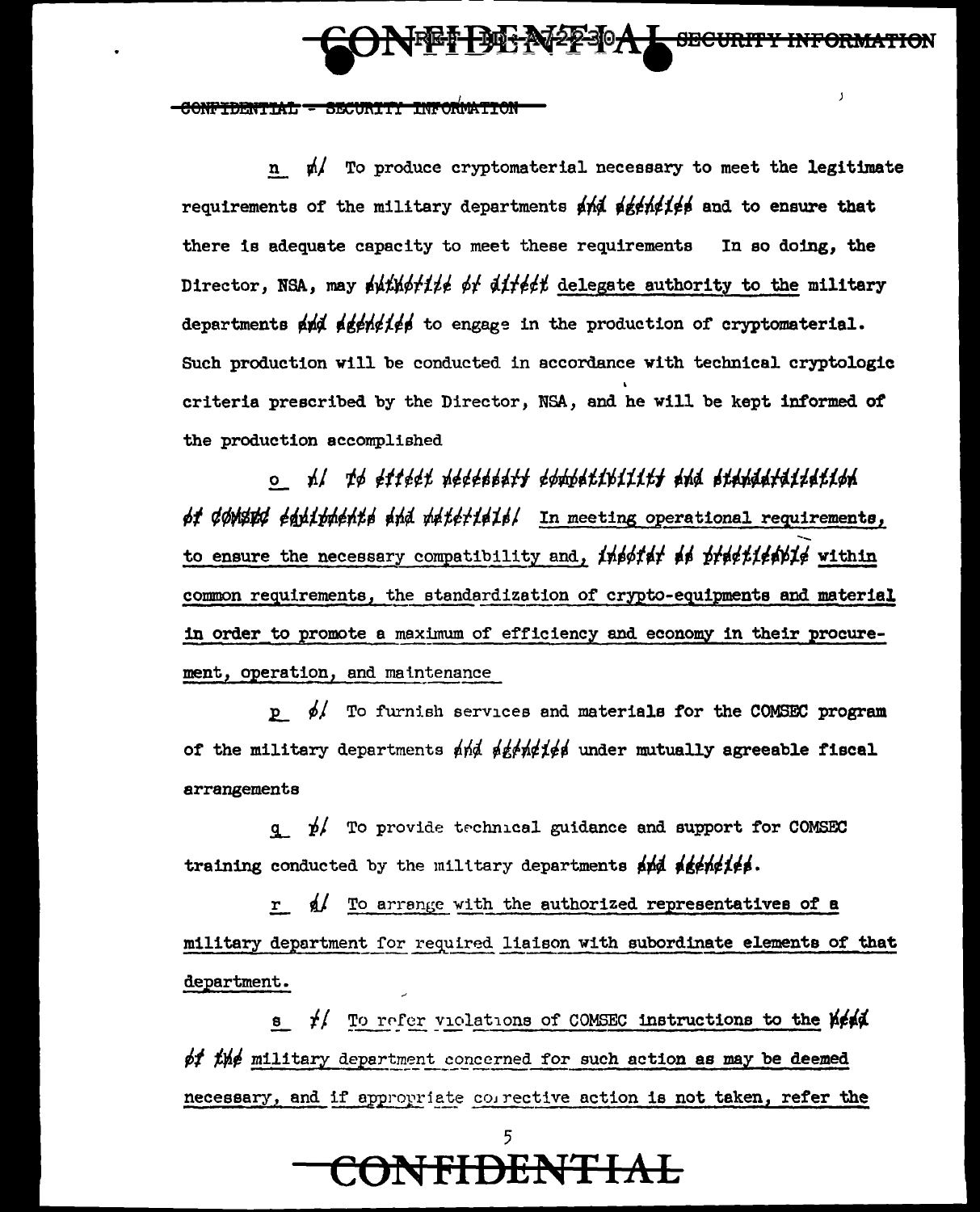**ET HUNGARY CORTY INFORMATION** 

CONFIDENTIAL - ISECURITY INFORMATION

subject to the Joint Chiefs of Staff

5 Except on matters which have been voted on by the Board and subject to the direction of the Secretary of Defense and the Joint Chiefs of Staff, the Director, NSA, shall discharge his responsibilities with respect to the military departments in accordance with his own judgment.

6.  $\frac{d}{dx}$  In COMSEC matters, it shall be the responsibility of the military departments and agencies

a To organize and conduct their COMSEC activities as they see fit subject to the provisions of the law, the directives of the President, the provisions of reference (a), the provisions of this directive, and any other directives issued by the United States Communications Security Board or the Secretary of Defense. Nothing in this directive shall relieve the military departments of their responsibilities for executing all measures required to assure the security and efficiency of their own telecommunications

b.  $\oint$  To provide all lawful assistance required by the United States Communications Security Board.

c.  $\frac{b}{c}$  To provide the Director, NSA, with such information  $\frac{c}{c}$ assistance as wis functions and responsibilities regulie, as he may require in the performance of his functions, and with such assistance as is within their capabilities

d ¢/ To provide logistic support of NSA dowsed detitities/ as deternined neeessary by the pirector, N&A/ the National Security Agency as required by the Director, NSA, in order that he may fulfill his COMSEC responsibilities

e.  $\phi$ / To furnish to the Director, NSA, the materials necessary

6

### <del>ONFIDENTIAL</del>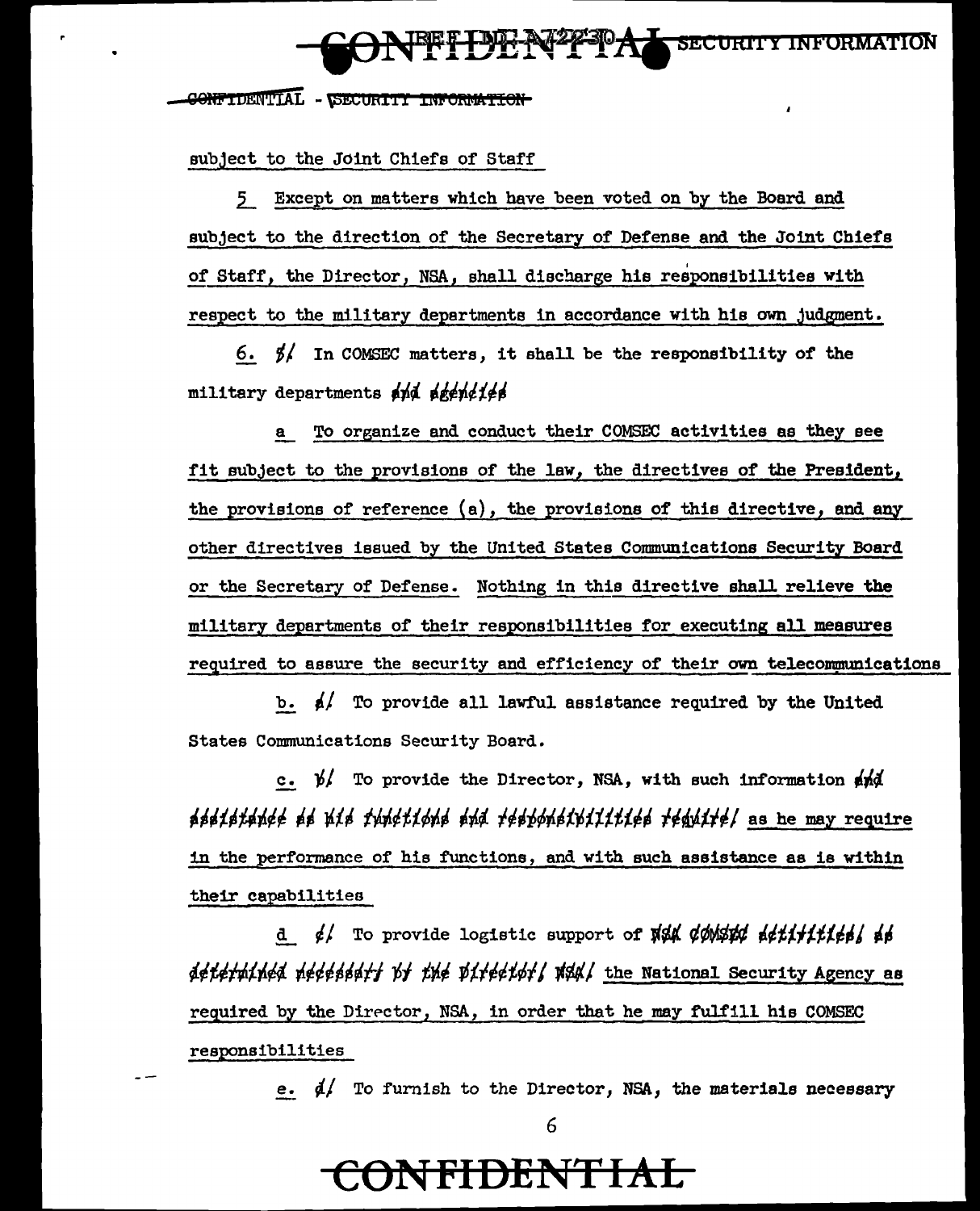#### IONE TENETAL - SECURITY INFO

for hie technlcal analyais of military telecommunications

 $f \neq 1$  To submit all COMSEC research and development requirements  $\frac{1}{4}$ iffititif to the Director, NSA, for his action and to keep him currently advised of any changes therein

**L**SECURITY

 $g$   $f/$  To accomplish such COMSEC research and development projects as may be approved or  $\frac{1}{4}$   $\frac{1}{4}$  delegated by the Director, NSA. Sub,1ect to prior notificatton to and approval by the Director, NSA, the military departments  $\frac{1}{4}$   $\frac{1}{4}$   $\frac{1}{4}$   $\frac{1}{4}$   $\frac{1}{4}$  may initiate and pursue such research and development projects ae may be necessary to support their COMSEC activities

h  $f/f$  To determine the acceptability of COMSEC equipments in meeting their expressed operational requirements Military departments  $_{4}^{4}$   $_{4}^{4}$   $_{4}^{4}$   $_{4}^{4}$   $_{4}^{4}$   $_{4}^{4}$   $_{4}^{4}$   $_{4}^{4}$   $_{4}^{4}$   $_{4}^{4}$   $_{4}^{4}$   $_{4}^{4}$   $_{4}^{4}$   $_{4}^{4}$   $_{4}^{4}$   $_{4}^{4}$   $_{4}^{4}$   $_{4}^{4}$   $_{4}^{4}$   $_{4}^{4}$   $_{4}^{4}$   $_{4}^{4}$   $_{4}^{4}$   $_{4}^{4}$   $_{4}^{$ service test findings When equipment developed to meet joint or common requirements is service tested, such teats will be conducted in accordance with coordinated Service programs established by the Director, NSA.

 $j \neq j$  To submit all requirements, other than research and development, for COMSEC equipments and materials directly to the Director, NSA, in accordance with procedures established by him

j i/ To proprote organize, train, equip, operate, administer, budget for, and provide logistic support to their respective COMSEC activities This will include provision of  $\frac{d}{dx}$   $\frac{d}{dx}$  reserve programs to meet emergency or wartime requirements.

k. *j/* To perform, under mutually agreeable fiscal arrangements, such COMSEC tasks and functions as may be specified by the Director, NSA, and are within their capabilities whder mulually attechted tiesed attentements!

### **CONFIDENTIAL**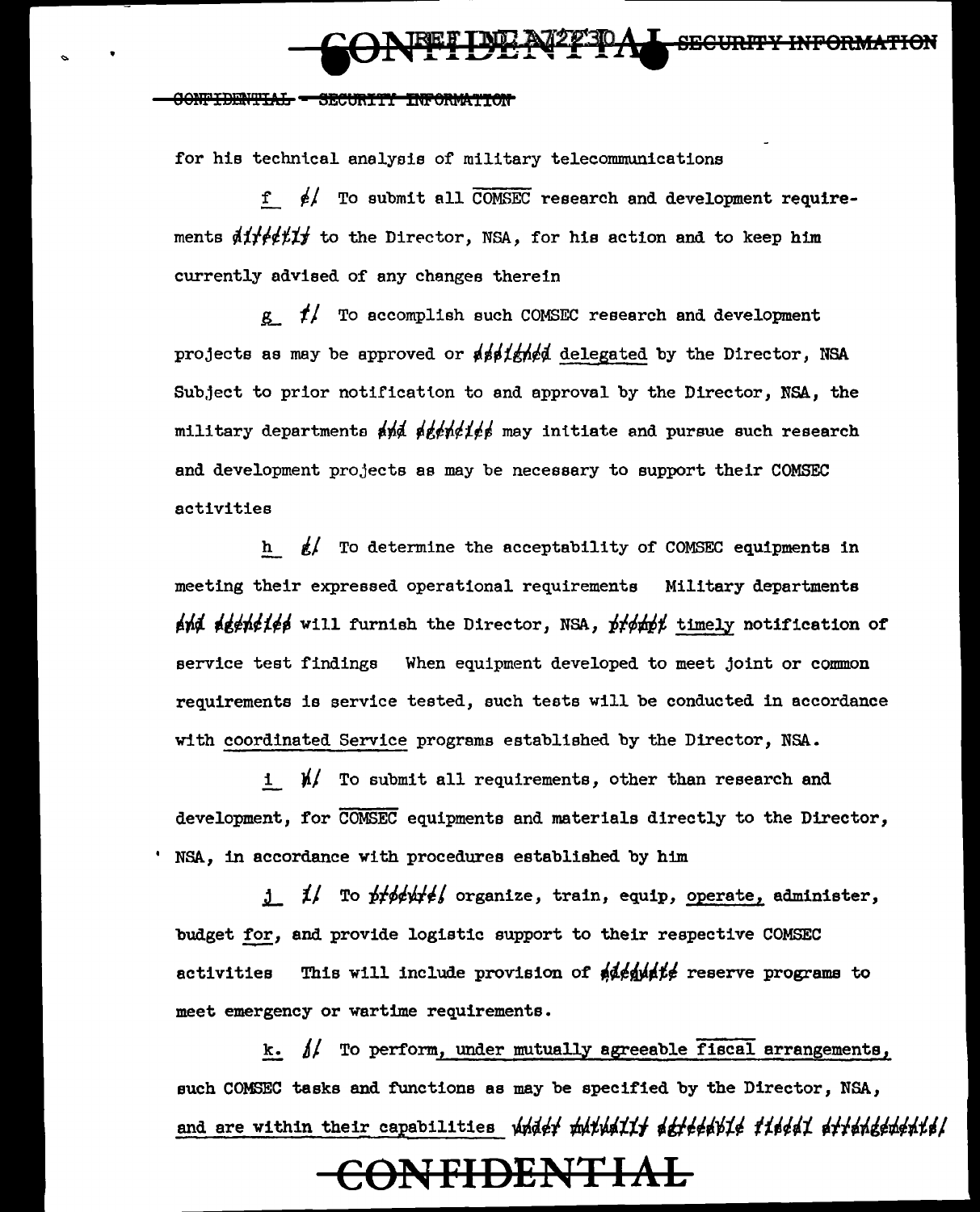2240<del>A L SECURITY INFORMATION</del>

 $1$   $\frac{1}{2}$  To provide the necessary COMSEC facilities and resources for the support of military operations and of the National COMSEC effort in accordance with assigned responsibilities and within their capabilities.

61 rhé/jóint chiété óf stáff vill ássist thé mátiónál comsuc éffofi bf ptøfidink the piteetør), dan //fith the conauc fegnifenente øf løint hilitárf strátésié pláné ánd éstimátési

7. The Director. NSA. will arrange with the appropriate authorities of departments and agencies of the Government outside the military establishment for the exercise of his authority over COMSEC matters granted in reference (a).

8. In accordance with the policies established by the United States Communications Security Board, and in behalf of the Executive Agent of the government for all COMSEC matters, the Director, NSA, will conduct the liaison on technical COMSEC and related matters with the cryptologic authorities of foreign nations and international organizations. The military departments will be invited to participate in any international conference called for the purpose of determining the crypto-equipments and/or materials to be used to provide security to communications between the military forces of the United States and those of the United Kingdom or Canada.

9. Appeals from any decision of the United States Communications Security Board by the Director, NSA, or by the representative of any of the military departments, shall be filed only with the approval of the Secretary of Defense In the event that a military department objects to any decision of the Director, NSA, that department will call the matter to the attention of the Director, NSA. If the matter in question cannot